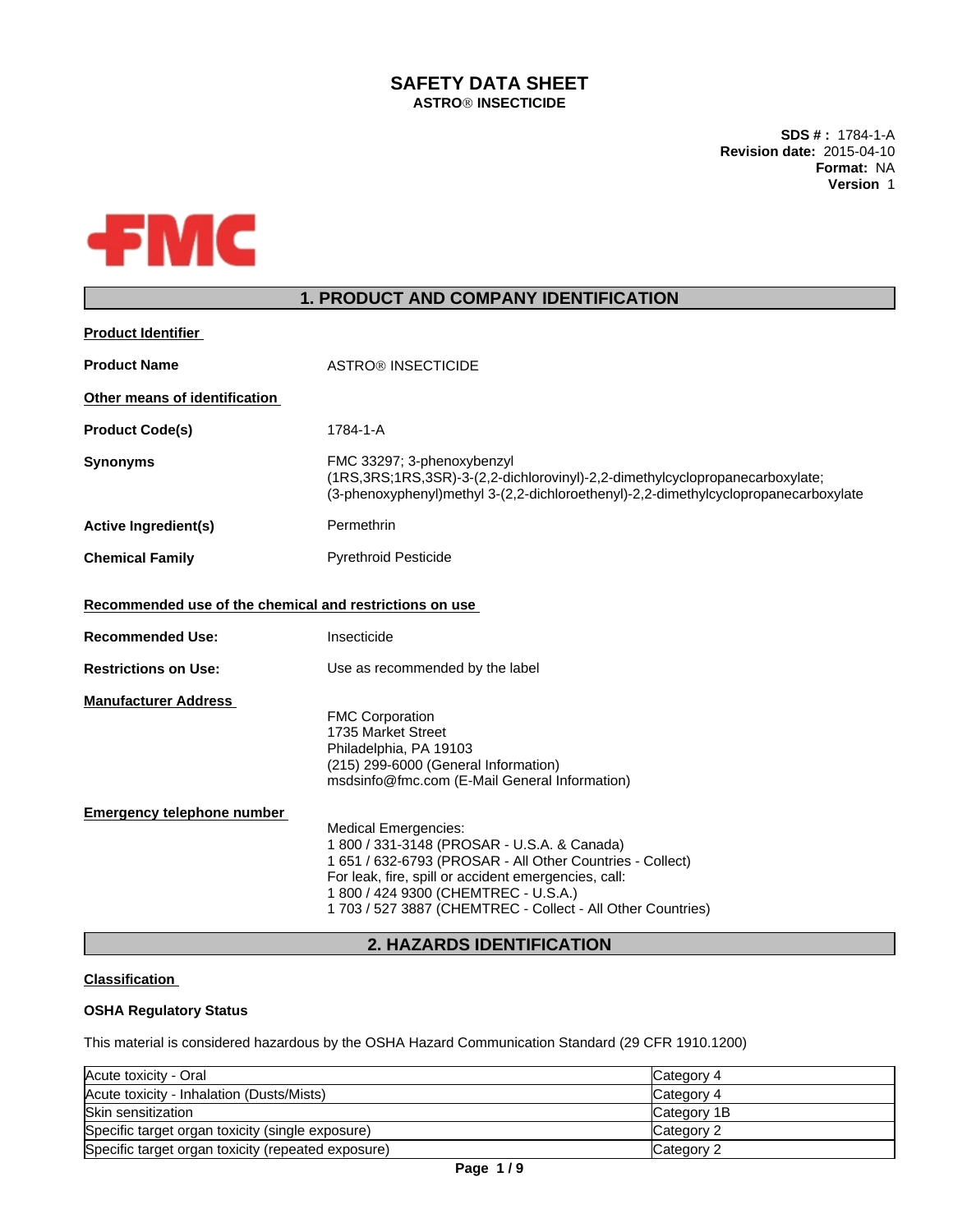#### Aspiration toxicity **Category 1** and the contract of the contract of the contract of the contract of the contract of the contract of the contract of the contract of the contract of the contract of the contract of the contr

#### **GHS Label elements, including precautionary statements**

#### **EMERGENCY OVERVIEW**

# **Danger**

### **Hazard Statements**

H302 - Harmful if swallowed

H304 - May be fatal if swallowed and enters airways

H317 - May cause an allergic skin reaction

H332 - Harmful if inhaled

H371 - May cause damage to organs

H373 - May cause damage to organs through prolonged or repeated exposure



### **Precautionary Statements - Prevention**

P264 - Wash face, hands and any exposed skin thoroughly after handling

P270 - Do not eat, drink or smoke when using this product

P272 - Contaminated work clothing should not be allowed out of the workplace

P280 - Wear protective gloves

P260 - Do not breathe dust/fume/gas/mist/vapors/spray

### **Precautionary Statements - Response**

P321 - Specific treatment (see .? on this label)

P308 + P311 - IF exposed or concerned: Call a POISON CENTER or doctor

P302 + P352 - IF ON SKIN: Wash with plenty of water and soap

P333 + P313 - If skin irritation or rash occurs: Get medical advice/ attention

P363 - Wash contaminated clothing before reuse

P304 + P340 - IF INHALED: Remove person to fresh air and keep comfortable for breathing

P312 - Call a POISON CENTER or doctor if you feel unwell

P301 + P310 - IF SWALLOWED: Immediately call a POISON CENTER or doctor

P331 - Do NOT induce vomiting

P330 - Rinse mouth

### **Precautionary Statements - Storage**

P405 - Store locked up

### **Precautionary Statements - Disposal**

P501 - Dispose of contents/ container to an approved waste disposal plant

### **Hazards not otherwise classified (HNOC)**

No hazards not otherwise classified were identified.

## **Other Information**

Very toxic to aquatic life with long lasting effects Causes mild skin irritation May be harmful in contact with skin

# **3. COMPOSITION/INFORMATION ON INGREDIENTS**

### **Chemical Family** Pyrethroid Pesticide.

| <b>Chemical name</b>                                        | CAS-No                                  | <br>$\bullet$ 0<br>weiah.<br>70 |
|-------------------------------------------------------------|-----------------------------------------|---------------------------------|
| Permethrin                                                  | $\sim$<br>$\sqrt{2}$<br>ノドム・<br>--<br>ື | 36 B<br>ას.ს                    |
| .<br>roleum distillates<br>hvdrotreated light<br>Petro<br>ີ | ~"                                      | $\overline{a}$<br>I ∪-ZU        |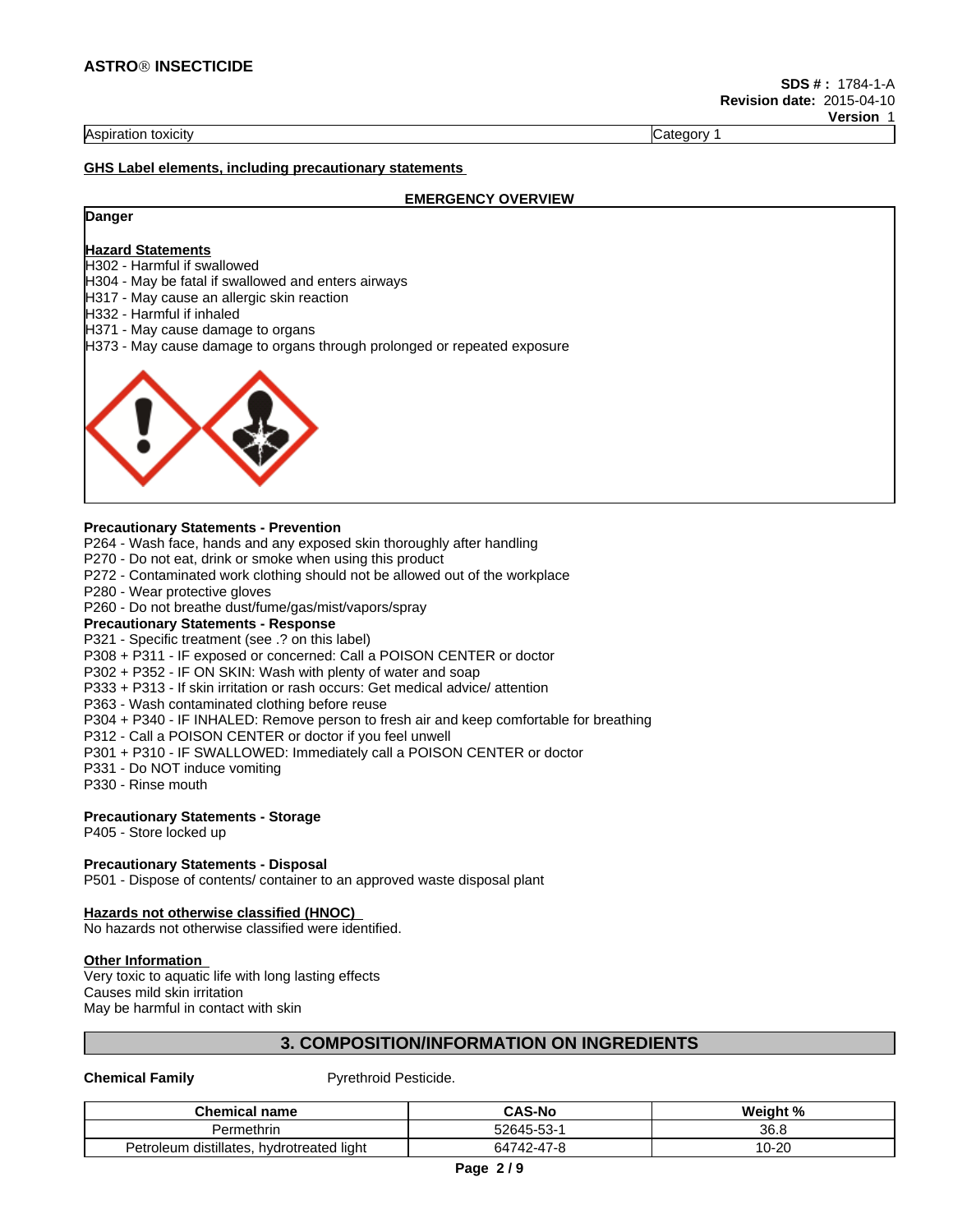|                                                         |                           | $\lambda$        |
|---------------------------------------------------------|---------------------------|------------------|
| i-methvieth:<br>л.<br>bis(<br>nv<br>711711-<br>_<br>. . | $-90-$<br>∩Q<br>∼<br>$ -$ | 20-30<br>า∩<br>. |

Synonyms are provided in Section 1.

|                                                                                                            | <b>4. FIRST AID MEASURES</b>                                                                                                                                                                                                                                                                                                     |
|------------------------------------------------------------------------------------------------------------|----------------------------------------------------------------------------------------------------------------------------------------------------------------------------------------------------------------------------------------------------------------------------------------------------------------------------------|
|                                                                                                            |                                                                                                                                                                                                                                                                                                                                  |
| <b>Eye Contact</b>                                                                                         | Hold eyes open and rinse slowly and gently with water for 15 to 20 minutes. Remove<br>contact lenses, if present, after the first 5 minutes, then continue rinsing eye. Call a poison<br>control center or doctor for further treatment advice.                                                                                  |
| <b>Skin Contact</b>                                                                                        | Take off contaminated clothing. Rinse skin immediately with plenty of water for 15-20<br>minutes. Call a poison control center or doctor for further treatment advice.                                                                                                                                                           |
| <b>Inhalation</b>                                                                                          | Move to fresh air. If person is not breathing, call 911 or an ambulance, then give artificial<br>respiration, preferably mouth-to-mouth if possible. Call a poison control center or doctor for<br>further treatment advice.                                                                                                     |
| Ingestion                                                                                                  | Immediately call a poison control center or doctor Do not induce vomiting unless told to do<br>so by a poison control center or doctor Do not give any liquid to the person Do not give<br>anything by mouth to an unconscious person.                                                                                           |
| Most important symptoms and<br>effects, both acute and delayed                                             | Central nervous system effects.                                                                                                                                                                                                                                                                                                  |
| Indication of immediate medical<br>attention and special treatment<br>needed, if necessary                 | This product is a pyrethroid. If large amounts have been ingested, the stomach and<br>intestines should be evacuated. Treatment is symptomatic and supportive. Digestible fats,<br>oils, or alcohol may increase absorption and so should be avoided. Contains petroleum<br>distillate. Vomiting may cause aspiration pneumonia. |
|                                                                                                            | <b>5. FIRE-FIGHTING MEASURES</b>                                                                                                                                                                                                                                                                                                 |
| <b>Suitable Extinguishing Media</b>                                                                        | Foam. Carbon dioxide (CO <sub>2</sub> ). Dry chemical. Water spray or fog.                                                                                                                                                                                                                                                       |
| Specific Hazards Arising from the<br><b>Chemical</b>                                                       | Combustible liquid                                                                                                                                                                                                                                                                                                               |
| <b>Explosion data</b><br><b>Sensitivity to Mechanical Impact</b><br><b>Sensitivity to Static Discharge</b> | Not sensitive.<br>Not sensitive.                                                                                                                                                                                                                                                                                                 |
| Protective equipment and<br>precautions for firefighters                                                   | As in any fire, wear self-contained breathing apparatus and full protective gear. Isolate fire<br>area. Evaluate downwind.                                                                                                                                                                                                       |
|                                                                                                            | <b>6. ACCIDENTAL RELEASE MEASURES</b>                                                                                                                                                                                                                                                                                            |
| <b>Personal Precautions</b>                                                                                | Isolate and post spill area. Remove all sources of ignition. Wear suitable protective clothing,<br>gloves and eye/face protection. For personal protection see section 8.                                                                                                                                                        |
| Other                                                                                                      | For further clean-up instructions, call FMC Emergency Hotline number listed in Section 1<br>"Product and Company Identification" above.                                                                                                                                                                                          |
| <b>Environmental Precautions</b>                                                                           | See Section 12 for additional Ecological Information.                                                                                                                                                                                                                                                                            |
| <b>Methods for Containment</b>                                                                             | Dike to prevent runoff. Absorb with earth, sand or other non-combustible material and<br>transfer to containers for later disposal.                                                                                                                                                                                              |
| Methods for cleaning up                                                                                    | Clean and neutralize spill area, tools and equipment by washing with bleach water and<br>soap. Absorb rinsate and add to the collected waste. Waste must be classified and labeled<br>prior to recycling or disposal. Dispose of waste as indicated in Section 13.                                                               |

# **7. HANDLING AND STORAGE**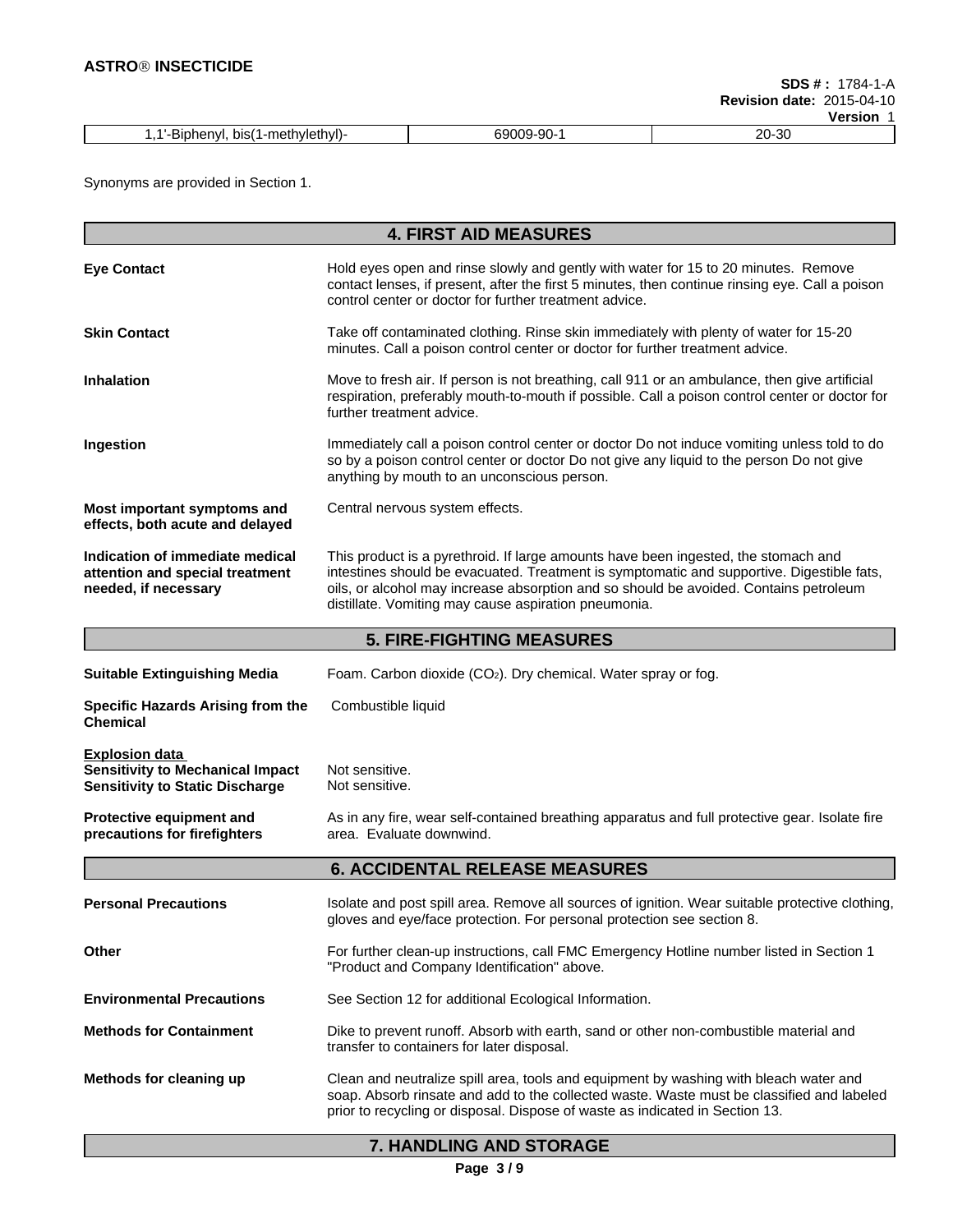| Handling              | Do not contaminate other pesticides, fertilizers, water, food, or feed by storage or disposal.                                                                                                           |
|-----------------------|----------------------------------------------------------------------------------------------------------------------------------------------------------------------------------------------------------|
| <b>Storage</b>        | Keep in a dry, cool and well-ventilated place. Keep away from open flames, hot surfaces<br>and sources of ignition. Keep out of reach of children and animals. Keep/store only in<br>original container. |
| Incompatible products | None known                                                                                                                                                                                               |

# **8. EXPOSURE CONTROLS/PERSONAL PROTECTION**

# **Control parameters**

| Chemical name                                              | <b>British Columbia</b>            | Quebec | <b>Ontario TWAEV</b> | Alberta |
|------------------------------------------------------------|------------------------------------|--------|----------------------|---------|
| Petroleum distillates.<br>hydrotreated light<br>64742-47-8 | TWA: 200 mg/m <sup>3</sup><br>Skin |        |                      |         |

## **Appropriate engineering controls**

**Engineering measures** Apply technical measures to comply with the occupational exposure limits. Ensure adequate ventilation, especially in confined areas. When working in confined spaces (tanks, containers, etc.), ensure that there is a supply of air suitable for breathing and wear the recommended equipment.

## **Individual protection measures, such as personal protective equipment**

| <b>Eye/Face Protection</b>      | If there is a potential for exposure to particles which could cause eye discomfort, wear<br>chemical goggles.                                                                                                                                                                                                              |
|---------------------------------|----------------------------------------------------------------------------------------------------------------------------------------------------------------------------------------------------------------------------------------------------------------------------------------------------------------------------|
| <b>Skin and Body Protection</b> | Wear long-sleeved shirt, long pants, socks, and shoes.                                                                                                                                                                                                                                                                     |
| <b>Hand Protection</b>          | Protective gloves                                                                                                                                                                                                                                                                                                          |
| <b>Respiratory Protection</b>   | If exposure limits are exceeded or irritation is experienced, NIOSH/MSHA approved<br>respiratory protection should be worn. Respiratory protection must be provided in<br>accordance with current local regulations.                                                                                                       |
| <b>Hygiene measures</b>         | Clean water should be available for washing in case of eye or skin contamination. Wash<br>skin prior to eating, drinking, chewing gum or using tobacco. Shower or bathe at the end of<br>working. Remove and wash contaminated clothing before re-use. Launder work clothing<br>separately from regular household laundry. |
| <b>General information</b>      | If the product is used in mixtures, it is recommended that you contact the appropriate<br>protective equipment suppliers                                                                                                                                                                                                   |

# **9. PHYSICAL AND CHEMICAL PROPERTIES**

# **Information on basic physical and chemical properties**

| Appearance                       | Amber, Liquid                      |
|----------------------------------|------------------------------------|
| <b>Physical State</b>            | Liauid                             |
| Color                            | Amber                              |
| Odor                             | Faint hydrocarbon                  |
| <b>Odor threshold</b>            | No information available           |
| рH                               | 3.75                               |
| Melting point/freezing point     | Not applicable                     |
| <b>Boiling Point/Range</b>       | No information available           |
| <b>Flash point</b>               | 82.2 °C / 179.96 °F Tag Closed Cup |
| <b>Evaporation Rate</b>          | No information available           |
| Flammability (solid, gas)        | No information available           |
| <b>Flammability Limit in Air</b> |                                    |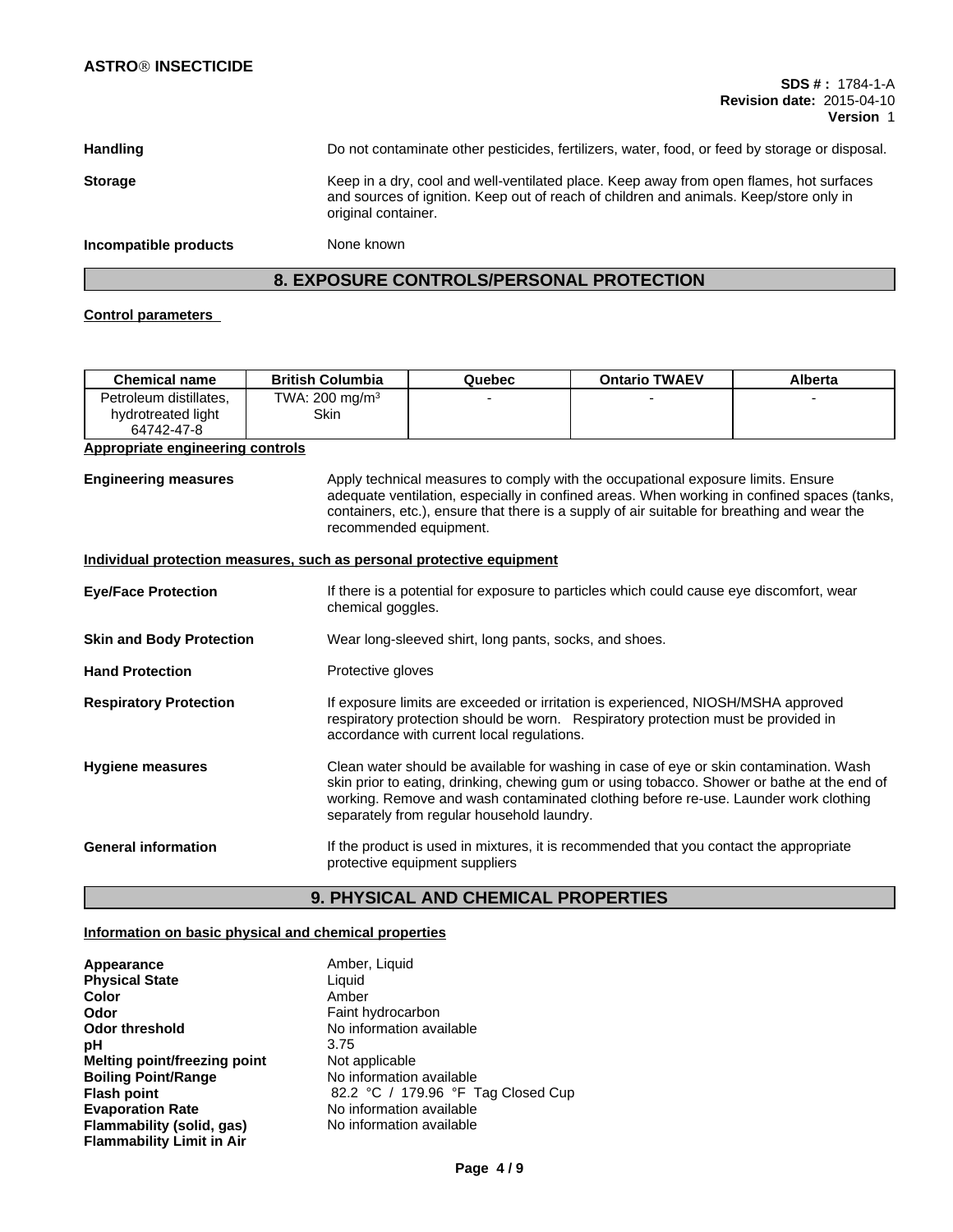| <b>Upper flammability limit:</b> | No information available |
|----------------------------------|--------------------------|
| Lower flammability limit:        | No information available |
| Vapor pressure                   | No information available |
| <b>Vapor density</b>             | No information available |
| <b>Density</b>                   | 8.61 lb/gal              |
| <b>Specific gravity</b>          | 1.033 @ 20 °C            |
| <b>Water solubility</b>          | Emulsifies               |
| Solubility in other solvents     | No information available |
| <b>Partition coefficient</b>     | No information available |
| <b>Autoignition temperature</b>  | No information available |
| <b>Decomposition temperature</b> | No information available |
| Viscosity, kinematic             | No information available |
| <b>Viscosity, dynamic</b>        | No information available |
| <b>Explosive properties</b>      | No information available |
| <b>Oxidizing properties</b>      | No information available |
| <b>Molecular weight</b>          | No information available |
| <b>Bulk density</b>              | No information available |
|                                  |                          |

# **10. STABILITY AND REACTIVITY**

| <b>Reactivity</b>                                                       | None under normal use conditions                                                                |
|-------------------------------------------------------------------------|-------------------------------------------------------------------------------------------------|
| <b>Chemical Stability</b>                                               | Stable under recommended storage conditions.                                                    |
| <b>Possibility of Hazardous Reactions</b> None under normal processing. |                                                                                                 |
| <b>Hazardous polymerization</b>                                         | Hazardous polymerization does not occur.                                                        |
| <b>Conditions to avoid</b>                                              | Excessive heat, Extreme risk of explosion by shock, friction, fire or other sources of ignition |
| Incompatible materials                                                  | None known.                                                                                     |

**Hazardous Decomposition Products** Chlorine, Hydrogen chloride, Carbon oxides (COx), Aldehydes.

# **11. TOXICOLOGICAL INFORMATION**

## **Product Information**

| LD50 Oral                            | 998 mg/kg (rat)                                                                                                                                                                                                                                                                                                                                          |
|--------------------------------------|----------------------------------------------------------------------------------------------------------------------------------------------------------------------------------------------------------------------------------------------------------------------------------------------------------------------------------------------------------|
| <b>LD50 Dermal</b>                   | $> 2,000$ mg/kg (rabbit)                                                                                                                                                                                                                                                                                                                                 |
| LC50 Inhalation                      | $> 4.3$ mg/L 4 hr (rat)                                                                                                                                                                                                                                                                                                                                  |
| Serious eye damage/eye irritation    | Mildly irritating.                                                                                                                                                                                                                                                                                                                                       |
| Skin corrosion/irritation            | Moderately irritating.                                                                                                                                                                                                                                                                                                                                   |
| Sensitization                        | Sensitizer.                                                                                                                                                                                                                                                                                                                                              |
| Information on toxicological effects |                                                                                                                                                                                                                                                                                                                                                          |
| <b>Symptoms</b>                      | Large toxic doses of the formulated product, administered by ingestion to animals,<br>produced central nervous system effects with symptoms that include hypersensitivity to<br>touch and sound, tremors, and clonic convulsions. Overexposure via inhalation produced<br>symptoms such as squinting eyes, irregular and rattling breathing, and ataxia. |
|                                      | Delayed and immediate effects as well as chronic effects from short and long-term exposure                                                                                                                                                                                                                                                               |
| Chronic toxicity                     | Effects are expected to be similar to those that are seen with acute toxicity.                                                                                                                                                                                                                                                                           |
| Mutaqenicity                         | Permethrin: Not genotoxic in laboratory studies.                                                                                                                                                                                                                                                                                                         |
| Caraina naniaitu                     | Dermethrin: Evidence of tumore in migo but is not considered relayant to bumons                                                                                                                                                                                                                                                                          |

| <b>Chronic toxicity</b>      | Effects are expected to be similar to those that are seen with acute toxicity.                                                  |
|------------------------------|---------------------------------------------------------------------------------------------------------------------------------|
| <b>Mutagenicity</b>          | Permethrin: Not genotoxic in laboratory studies.                                                                                |
| Carcinogenicity              | Permethrin: Evidence of tumors in mice but is not considered relevant to humans.                                                |
| <b>Neurological effects</b>  | Permethrin: Clinical signs of neurotoxicity include altered motor activity and FOB effects,<br>with no signs of histopathology. |
| <b>Reproductive toxicity</b> | Permethrin: No toxicity to reproduction in animal studies.                                                                      |
| Developmental toxicity       | Permethrin: Not teratogenic in animal studies.                                                                                  |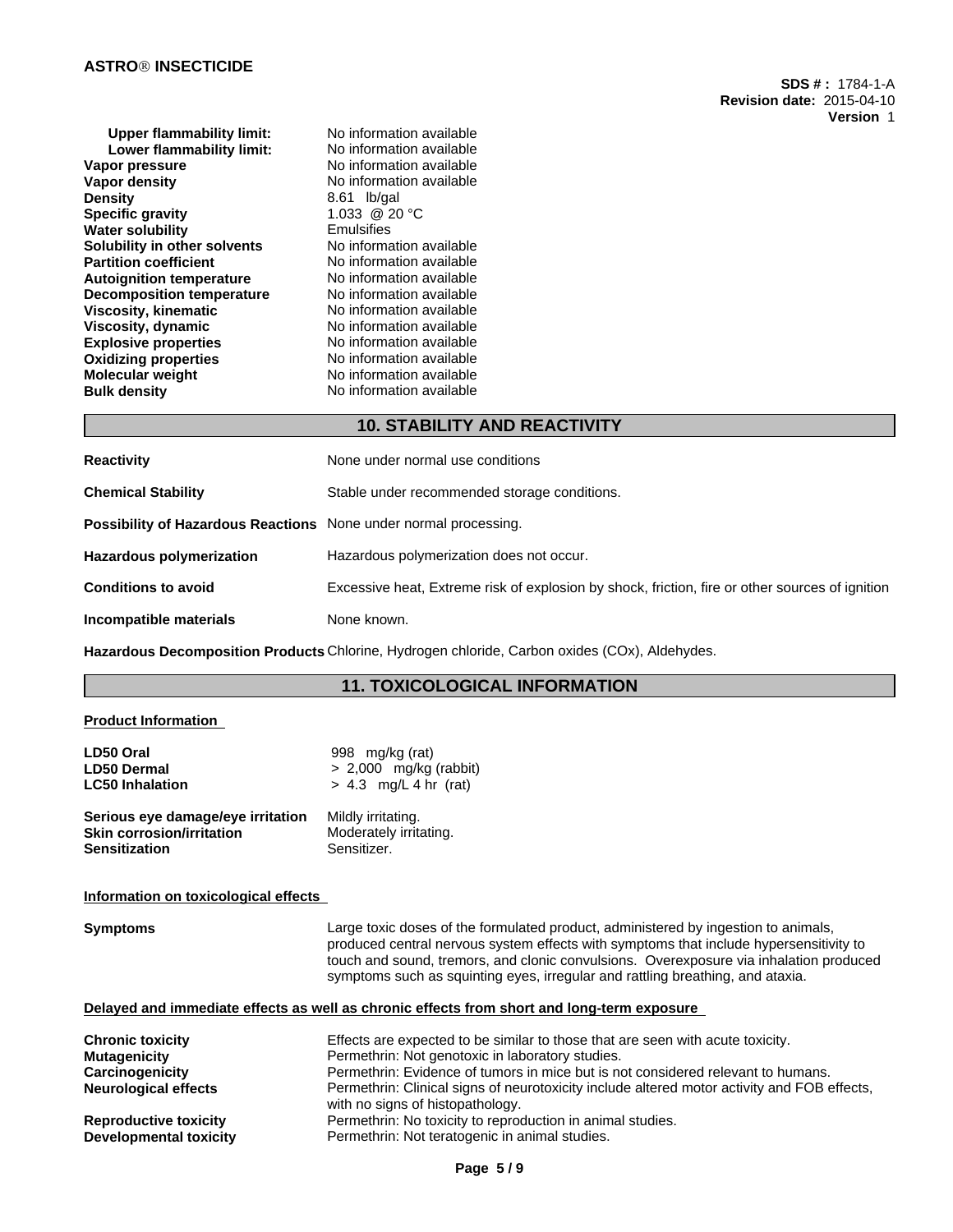### **SDS # :** 1784-1-A **Revision date:** 2015-04-10

**Version** 1

| <b>STOT - single exposure</b>   |                                           | May cause damage to organs. See listed target organs below.                                 |            |             |  |  |  |  |
|---------------------------------|-------------------------------------------|---------------------------------------------------------------------------------------------|------------|-------------|--|--|--|--|
| <b>STOT - repeated exposure</b> |                                           | May cause damage to organs through prolonged or repeated exposure. See listed target        |            |             |  |  |  |  |
|                                 | organs below.                             |                                                                                             |            |             |  |  |  |  |
| Target organ effects            | Permethrin: Central Nervous System (CNS). |                                                                                             |            |             |  |  |  |  |
| <b>Neurological effects</b>     |                                           | Permethrin: Clinical signs of neurotoxicity include altered motor activity and FOB effects, |            |             |  |  |  |  |
|                                 |                                           | with no signs of histopathology.                                                            |            |             |  |  |  |  |
| <b>Aspiration hazard</b>        |                                           | Potential for aspiration if swallowed.                                                      |            |             |  |  |  |  |
| Chemical name                   | <b>ACGIH</b>                              | IARC.                                                                                       | <b>NTP</b> | <b>OSHA</b> |  |  |  |  |

| <b>Chemical name</b>    | <b>ACGIH</b> | <b>IARC</b> | <b>NTF</b><br>. | <b>OCUA</b><br>אחט |
|-------------------------|--------------|-------------|-----------------|--------------------|
| Permethrin<br>52645-53- |              | Group 3     |                 |                    |

*IARC (International Agency for Research on Cancer)*

*Group 3 - Not classifiable as to its carcinogenicity to humans*

# **12. ECOLOGICAL INFORMATION**

# **Ecotoxicity**

| Permethrin (52645-53-1) |                  |                |         |              |  |  |
|-------------------------|------------------|----------------|---------|--------------|--|--|
| Active Ingredient(s)    | <b>IDuration</b> | <b>Species</b> | Value   | <b>Units</b> |  |  |
| Permethrin              | 48 h EC50        | Crustacea      | 10.001  | lmg/L        |  |  |
|                         | 72 h EC50        | Algae          | 10.0125 | lmg/L        |  |  |
|                         | 96 h LC50        | Fish           | l0.79   | $\mu$ g/L    |  |  |
|                         | 21 d NOEC        | Crustacea      | 0.039   | µg/L         |  |  |
|                         | 96 hr NOEC       | Algae          | 0.9     | µg/L         |  |  |
|                         | 21 d NOEC        | <b>IFish</b>   | 0.3     | $\mu$ g/L    |  |  |

| Permethrin: Moderately persistent. Does not readily hydrolyze. Not readily biodegradable.<br>Persistence and degradability |                                                                                                                                                                                                                                                        |  |  |  |  |
|----------------------------------------------------------------------------------------------------------------------------|--------------------------------------------------------------------------------------------------------------------------------------------------------------------------------------------------------------------------------------------------------|--|--|--|--|
| <b>Bioaccumulation</b><br>Permethrin: The substance has a potential for bioconcentration.                                  |                                                                                                                                                                                                                                                        |  |  |  |  |
| <b>Mobility</b>                                                                                                            | Permethrin: Immobile: Not expected to reach groundwater.                                                                                                                                                                                               |  |  |  |  |
|                                                                                                                            | <b>13. DISPOSAL CONSIDERATIONS</b>                                                                                                                                                                                                                     |  |  |  |  |
| Waste disposal methods                                                                                                     | Pesticide wastes are toxic. Improper disposal of excess pesticide, spray mixture, or rinsate<br>is prohibited. If these wastes cannot be disposed of by use according to label instructions,<br>contact appropriate disposal authorities for guidance. |  |  |  |  |
| <b>Contaminated Packaging</b>                                                                                              | Containers must be disposed of in accordance with local, state and federal regulations.<br>Refer to the product label for container disposal instructions.                                                                                             |  |  |  |  |

# **14. TRANSPORT INFORMATION**

| <b>DOT</b>                  | The classification below pertains to the shipment in bulk and non-bulk packaging.                                          |
|-----------------------------|----------------------------------------------------------------------------------------------------------------------------|
| UN/ID no                    | NA1993                                                                                                                     |
| <b>Proper Shipping Name</b> | Combustible liquid, n.o.s.                                                                                                 |
| <b>Hazard class</b>         | Combustible                                                                                                                |
| <b>Packing Group</b>        | Ш                                                                                                                          |
| <b>Description</b>          | NA1993, Combustible liquid, n.o.s. (Aromatic hydrocarbons), III                                                            |
| <b>TDG</b>                  | Classification below is only applicable when shipped by vessel and is not applicable when<br>shipped by road or rail only. |
| UN/ID no                    | UN3082                                                                                                                     |
| <b>Proper Shipping Name</b> | Environmentally hazardous substance, liquid, n.o.s.                                                                        |
| <b>Hazard class</b>         | 9                                                                                                                          |
| <b>Packing Group</b>        | Ш                                                                                                                          |
| <b>Marine Pollutant</b>     | Permethrin.                                                                                                                |
|                             |                                                                                                                            |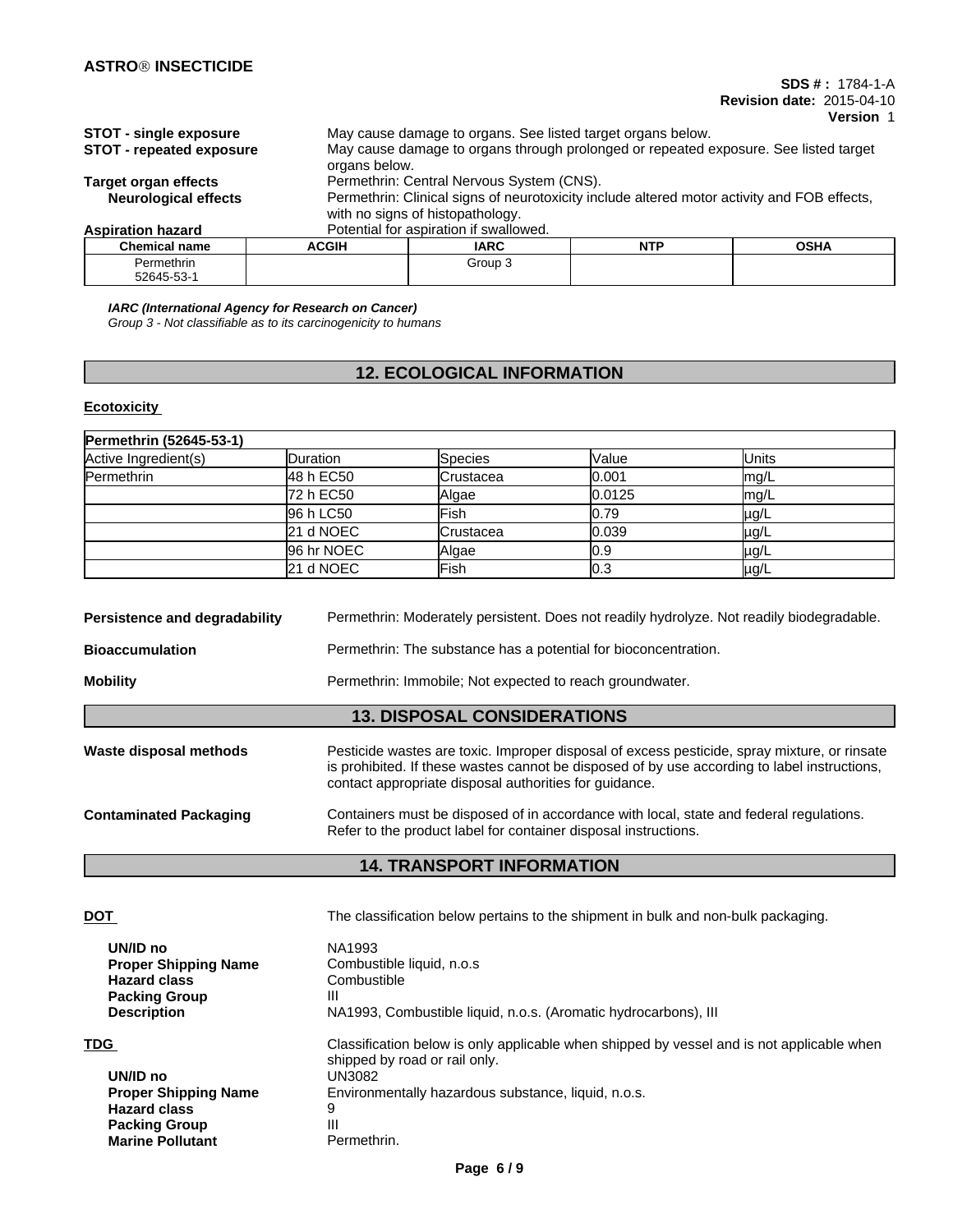|                             | <del>,,,,,,,,,,,,,,,,,,,,,,,,,,,,,,,,,,,,</del><br><b>Revision date: 2015-04-10</b>                     |
|-----------------------------|---------------------------------------------------------------------------------------------------------|
|                             | <b>Version 1</b>                                                                                        |
| <b>Description</b>          | UN3082, Environmentally hazardous substance, liquid, n.o.s. (permethrin), 9, PGIII, Marine<br>Pollutant |
| ICAO/IATA                   |                                                                                                         |
| UN/ID no                    | <b>UN3082</b>                                                                                           |
| <b>Proper Shipping Name</b> | Environmentally hazardous substance, liquid, n.o.s.                                                     |
| <b>Hazard class</b>         | 9                                                                                                       |
| <b>Packing Group</b>        | Ш                                                                                                       |
| <b>Description</b>          | UN3082, Environmentally hazardous substance, liquid, n.o.s. (permethrin), 9, PGIII, Marine<br>Pollutant |
| IMDG/IMO                    |                                                                                                         |
| UN/ID no                    | UN3082                                                                                                  |
| <b>Proper Shipping Name</b> | Environmentally hazardous substance, liquid, n.o.s.                                                     |
| <b>Hazard class</b>         | 9                                                                                                       |
| <b>Packing Group</b>        | $\mathbf{III}$                                                                                          |
| EmS No.                     | $F-A, S-F$                                                                                              |
| <b>Marine Pollutant</b>     | Permethrin                                                                                              |
| <b>Description</b>          | UN3082, Environmentally hazardous substance, liquid, n.o.s. (permethrin), 9, PGIII, Marine<br>Pollutant |
| <b>Classification code</b>  | M6                                                                                                      |

**SDS # :** 1784-1-A

# **15. REGULATORY INFORMATION**

# **U.S. Federal Regulations**

# **SARA 313**

Section 313 of Title III of the Superfund Amendments and Reauthorization Act of 1986 (SARA). This product contains a chemical or chemicals which are subject to the reporting requirements of the Act and Title 40 of the Code of Federal Regulations, Part 372:

| <b>Chemical name</b>     | <b>CAS-No</b>                                                 | Weight % | <b>SARA</b><br>. hreshold<br>242<br>$\overline{\phantom{a}}$<br>Values %<br>-70 |
|--------------------------|---------------------------------------------------------------|----------|---------------------------------------------------------------------------------|
| 52645-53-′<br>Permethrin | $\overline{\phantom{a}}$<br>$\sim$<br>52645<br>n-n <-<br>- มม | 36.8     | .                                                                               |

## **SARA 311/312 Hazard Categories**

| Acute health hazard               | Yes |
|-----------------------------------|-----|
| <b>Chronic health hazard</b>      | Yes |
| Fire hazard                       | Yes |
| Sudden release of pressure hazard | No  |
| <b>Reactive Hazard</b>            | No  |

## **Clean Water Act**

This product does not contain any substances regulated as pollutants pursuant to the Clean Water Act (40 CFR 122.21 and 40 CFR 122.42)

## **CERCLA**

This material, as supplied, contains one or more substances regulated as a hazardous substance under the Comprehensive Environmental Response Compensation and Liability Act (CERCLA) (40 CFR 302):

## *FIFRA Information*

*This chemical is a pesticide product registered by the Environmental Protection Agency and is subject to certain labeling requirements under federal pesticide law. These requirements differ from the classification criteria and hazard information required for safety data sheets, and for workplace labels of non-pesticide chemicals. Following is the hazard information as required on the pesticide label:*

### *CAUTION*

*Harmful if swallowed. Harmful if absorbed through the skin. Prolonged or frequent skin contact may cause allergic reactions in some individuals.*

*This product is extremely toxic to fish and aquatic invertebrates.*

# **US State Regulations**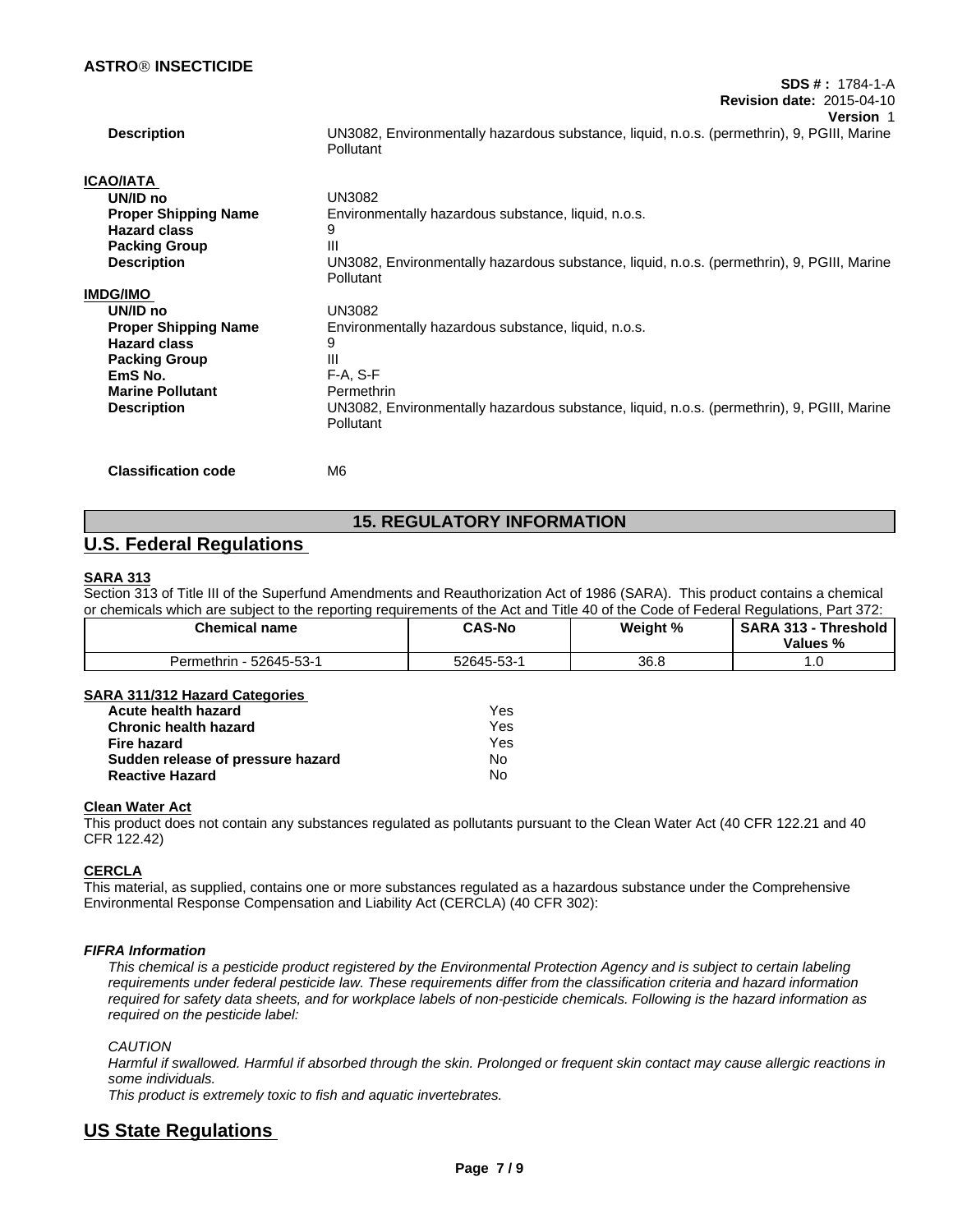### **California Proposition 65**

This product does not contain any Proposition 65 chemicals.

## **U.S. State Right-to-Know Regulations**

| <b>Chemical name</b> | - -<br><b>New</b><br>Jersev | Massachusetts | Pennsylvania |
|----------------------|-----------------------------|---------------|--------------|
| Permethrir           |                             |               |              |
| $52645 - 53 - 1$     |                             |               |              |

## **International Inventories**

| <b>Component</b>                                                     | <b>TSCA</b><br>(United<br>States) | <b>DSL</b><br>(Canada) | <b>EINECS/ELI</b><br><b>NCS</b><br>(Europe) | <b>ENCS</b><br>(Japan) | China<br>(IECSC) | <b>KECL</b><br>(Korea) | <b>PICCS</b><br>(Philippines) | <b>AICS</b><br>(Australia) |
|----------------------------------------------------------------------|-----------------------------------|------------------------|---------------------------------------------|------------------------|------------------|------------------------|-------------------------------|----------------------------|
| Permethrin<br>$ 52645-53-1(36.8) $                                   |                                   |                        | х                                           | X                      | X                | Χ                      | X                             | X                          |
| Petroleum<br>distillates.<br>hydrotreated light<br>64742-47-8 (10-20 | х                                 | X                      | X                                           | X                      | X                | X                      | ᄉ                             | X                          |
| 1,1'-Biphenyl,<br>bis(1-methylethyl)-<br>  69009-90-1(20-30          | X                                 | X                      | X                                           | x                      | X                |                        |                               |                            |

**Mexico - Grade** Moderate risk, Grade 2

**WHMIS Hazard Class** D2B - Toxic materials



# **16. OTHER INFORMATION**

| <b>NFPA</b>                                       | Health Hazards    | <b>Flammability</b> | Instability              | <b>Special Hazards</b>     |  |  |
|---------------------------------------------------|-------------------|---------------------|--------------------------|----------------------------|--|--|
| <b>HMIS</b>                                       | Health Hazards 2* | <b>Flammability</b> | <b>Physical hazard 6</b> | <b>Personal Protection</b> |  |  |
| Chronic hazard<br><b>NEDA/UMIC Datings Logand</b> |                   |                     |                          |                            |  |  |

**NFPA/HMIS Ratings Legend** \* - Chronic hazard

| <b>Revision date:</b> | 2015-04-10    |
|-----------------------|---------------|
| <b>Revision note</b>  | Format Change |

#### **Disclaimer**

**FMC Corporation believes that the information and recommendations contained herein (including data and statements) are accurate as of the date hereof. NO WARRANTY OF FITNESS FOR ANY PARTICULAR PURPOSE, WARRANTY OF MERCHANTABILITY OR ANY OTHER WARRANTY, EXPRESSED OR IMPLIED, IS MADE CONCERNING THE INFORMATION PROVIDED HEREIN. The information provided herein relates only to the specified product designated and may not be applicable where such product is used in combination with any other materials or in any process. Use of this product is regulated by the U.S. Environmental Protection Agency (EPA). It is a violation of Federal law to use this product in a manner inconsistent with its labeling. Further, since the conditions and methods of use are beyond the control of FMC Corporation, FMC corporation expressly disclaims any and all liability as to any results obtained or arising from any use of the products or reliance on such information.**